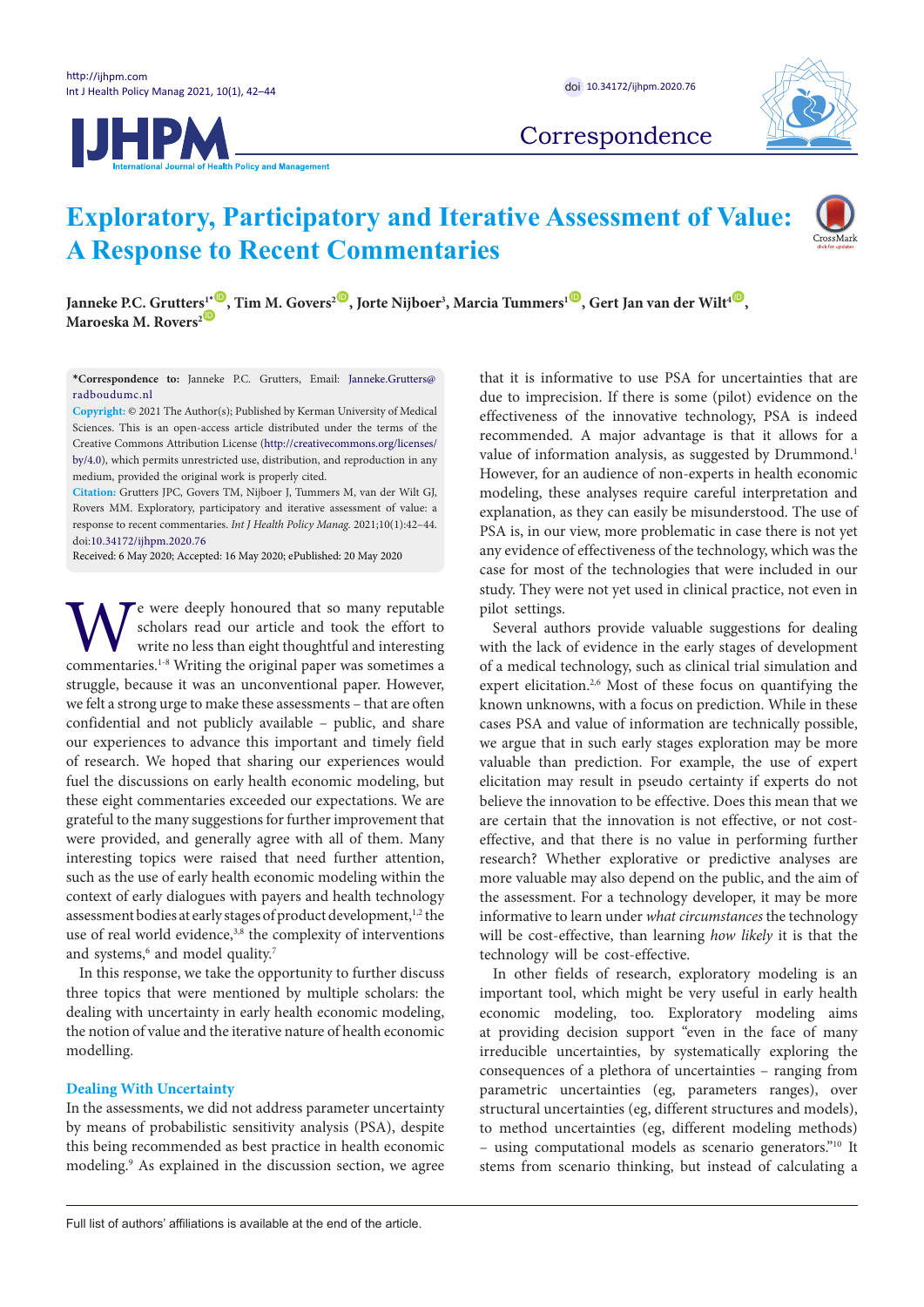pre-determined set of scenarios, in exploratory modeling a comprehensive set of all possible scenarios that can be envisaged is simulated. It might be viewed as an *n*-way sensitivity analysis, where *n* includes all uncertain parameters at all possible (instead of probable) values. Then, the researcher can analyze under which circumstances a technology or strategy is disputable (eg, not cost-effective), and under which circumstances it is most valuable. Thus, exploratory modeling involves searching through the set of outcomes using (manyobjective) optimization algorithms.11 This also provides important information on what evidence should be collected, and what (adaptive) approach should be taken, for example in terms of coverage with evidence development. Kim et al refer to the use of early health economic modeling in ipilimumab for advanced melanoma in Australia.<sup>3</sup> In the Netherlands, conditional reimbursement schemes with evidence collection are hardly based on uncertainties other than imprecision.<sup>12</sup> With use of exploratory modeling, one could explore under which circumstances (eg, at which survival rate, or in case of which parallel developments in the control of the relevant disease condition) ipilimumab is cost-effective. An adaptive strategy can then be implemented where evidence is collected and clear thresholds are set: if a certain threshold (eg, survival rate) is reached, reimbursement of the drug can be continued, if not, reimbursement should be withdrawn. With such an exploratory approach, we completely agree with Kim et al that "early health economic modelling could bridge this gap by better conceptualising the risks and uncertainties for both payers and sponsors."3 This does, however, require a broader notion of uncertainty than imprecision.<sup>13,14</sup>

## **The Notion of Value**

Many of the commentaries rightfully discussed our strong focus on cost-effectiveness. Of course, as we mentioned in the original paper, value of an innovative technology is much more than cost-effectiveness alone. We fully agree that "costeffectiveness alone may be too reductive if taken as the only decision rule, and it would benefit from being used within a broader evaluation framework."2 Let us clarify that this mainly resulted from the focus of the paper, which was to study whether early health economic modeling could distinguish 'valuable' from 'non-valuable' innovations.

In the underlying assessments we did not restrict our early analyses to economic modeling, but we did focus on the health economic part in this study. In the underlying advisory reports that were shared with the commissioners after the assessment, we did – qualitatively – include other aspects that might impact overall value, as we mentioned in the discussion section of our paper. Our assessments were technology-driven, which means that we assessed the technology and not the problem that the technology aimed to solve. We fully agree with Lehoux and Silva when they state that it is important to raise questions about the kinds of health innovations our systems of innovation should deliver.<sup>4</sup> Otherwise, as a society we risk developing brilliant solutions for non-existing or relatively marginal problems.15 But also when an assessment is technology-driven, it is important to explore, already in the earliest stages of development,

whether the intended innovation is deemed valuable and relevant by different stakeholders, and what possible barriers and facilitators could be for its use. As Teljeur and Ryan state, "giving them consideration at an early stage may provide an opportunity to tackle any issues that might otherwise only become apparent at a late stage of product development and hamper reimbursement and or uptake."7

# **The Iterative Nature of Health Economic Modelling**

Our analysis was based on 32 assessments of 30 unique innovations. This means that while for two innovations we performed two consecutive assessments at different time points, the others were single assessments. We agree with Drummond that ideally "early stage health economic modeling is not a 'one-time' activity, but should be continuous and iterative, with the modeling being updated as more information becomes available, either about the technology itself or the environment in which it would be used."1,16 This relates to the exploratory modeling and adaptive approach mentioned before, where new pieces of evidence can be integrated in the model and may warrant a change of strategy. Then indeed "the more relevant decision focus may be a 'not yet' or 'yes, but (with conditions)' decision, using economic modelling as an iterative and ongoing process."6

We agree with Partington and Karnon that ideally such an iterative approach should include participatory methods that enable nuanced deliberation between stakeholders.<sup>6</sup> A participatory approach to modeling could enhance the confidence stakeholders have in models, their relevance to the decision-makers and their account of uncertainty.<sup>17</sup> Also, it would facilitate the broader notion of value as described in the previous paragraph, because stakeholders can deliberate on the value of the technology. To enable the iterative use of health economic models, not for just one technology but for different technologies aimed at a specific care pathway, Zawadzki and Hay suggest to make health economic models publicly available, "ideally in a standardized format to ensure consistent and complete representation of features, code, data sources, results, validation exercises, and policy recommendations."8 This would indeed make health economic modeling more efficient, more transparent and will probably increase the quality of model-based assessments.<sup>18</sup> However, it should be noted that the 32 assessments in our database were almost all commissioned by the developer of the technology, often a medtech company. Making the models and accompanying documentation publicly available may be in conflict with the confidentiality that is generally required in such early stages.

# **Concluding Remarks**

The commentaries seem to imply renewed interest in applying and further advancing the methodology of early health economic modeling. Our data were based on the first 32 assessments, and may capture an evolving process and learning curve that may not be representative of a steady state process.7 We therefore strongly encourage others to share their results, so that we can learn from each other and improve our assessments.